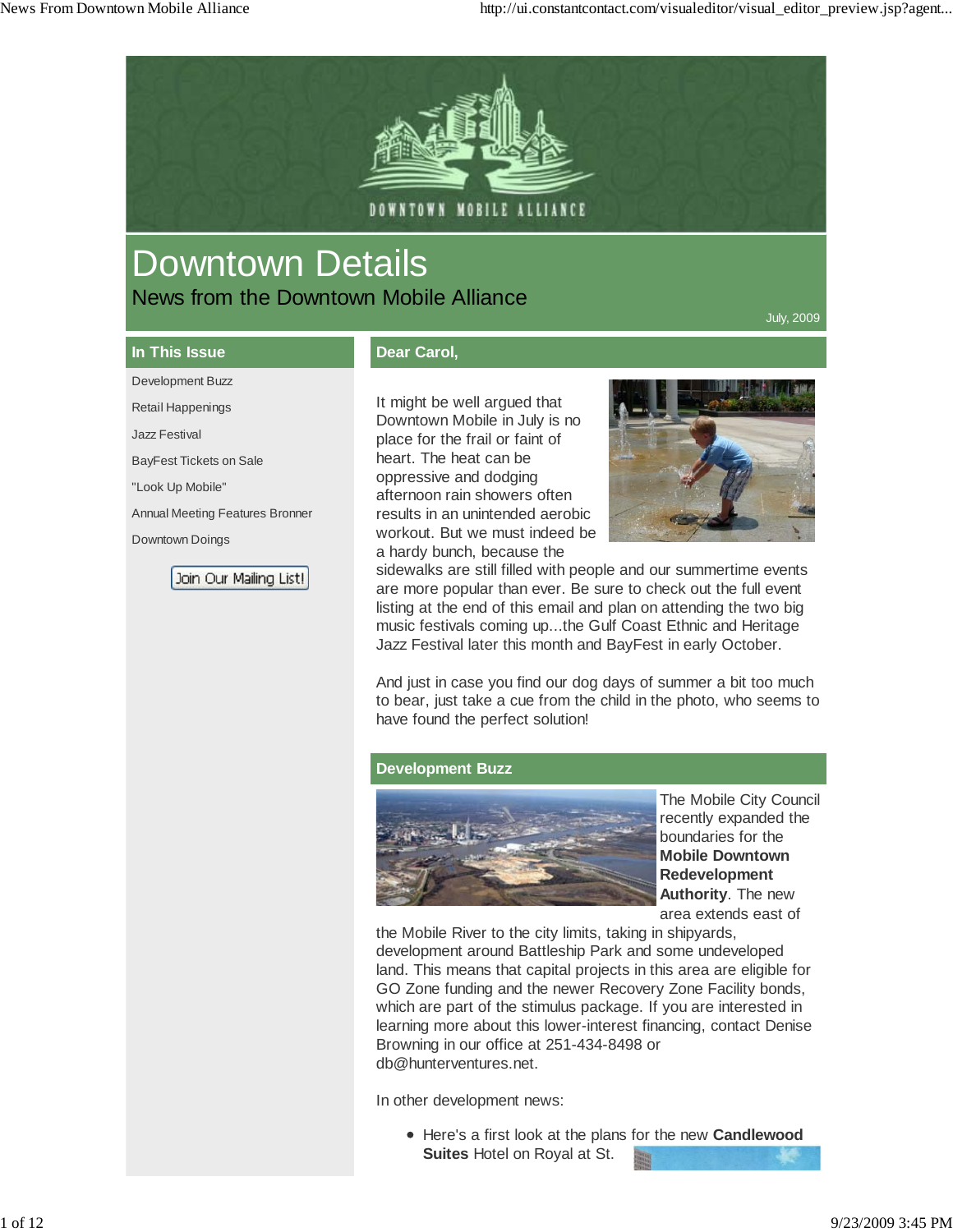Louis Street. The groundbreaking for the 81-room hotel, designed for the extended-stay business traveler, is set for early next month, with the grand opening expected before the end of



next year. With so many international businesses locating in and around Downtown Mobile, Candlewood Suites is a welcome addition to the current hotel options.

#### **Retail Happenings**



There was a time when Mobilians didn't schedule much during the summer months...it can be unspeakably hot, after all. But these days there's so much going on that things are happening year-round. One of downtown's newest financial institutions, **Commonwealth National Bank**, opened quietly a few weeks ago. Now that everything is fully operational, the Bank has scheduled its official grand opening for Friday, July 17th at 8:30 a.m. Commonwealth would like to invite the downtown community to join the ribbon cutting and enjoy refreshments after the ceremony.

In other retail news:

- Never satisfied with the status quo, restaurateur Todd Henson (recently featured in *Southern Living* magazine) is expanding the offerings at 219 (Conti Street). The **Noodle Nook** now features fast, fresh pasta dishes on the Market at 219 side of the restaurant.
- One of downtown's most engaging gift shops will be moving to its permanent location next to Bienville Square early next month. **Inside Up** has spent the last several months in temporary space at 80 St. Michael Street while the new location at 7 N. Conception Street was being renovated. And since no one moves without having a sale, you'll be able to take advantage of bargains on existing merchandise. Be sure to stop by the St. Michael Street location before the end of the month and ask for a **free glass of lemonade** while you shop!
- Speaking of great shopping, the gift shop at the Renaissance Riverview Hotel is now the exclusive downtown outlet for the hottest footwear trend...**Switch Flops**! The affordable, cleverly designed shoe has interchangeable bands to coordinate with everything in your closet. The shop also carries Mobile memorabilia...great gifts for anyone living in Mobile, or those who just wish they were.



- If you are a member of the Baby Boom generation, you have a chance to recapture a bit of your youth with a simple stop at **Three Georges Southern Chocolates** on Dauphin Street. The candy store now carries the Coca-Cola we grew up with, sweetened with cane sugar instead of corn syrup. We'll leave the health debate to others...we just know in a world where the pace of things increases by the nano-second, it's nice to have a connection to the not-so-distant past.
- The popular Royal Street eatery, **Royal Scam**, has just completed a kitchen renovation to accommodate a new menu. In the next week or so, look for items like a 12 oz. bone-in pork chop with an apple bordelaise sauce or a petite fillet. Owner David Rasp made sure the renovation included a fryer so you can now order House Fries with lunch. And we can't wait to try the burger that comes with a caution: This is not your father's Hero Burger!
- One of the things we love about downtown is the ingenuity of its entrepreneurs. The struggling Unity Print Collective at 211 Dauphin Street is undergoing a dramatic makeover that will transform it into the **Hotdog Gallery**. Yes, hot dogs and art! The new gallery will include

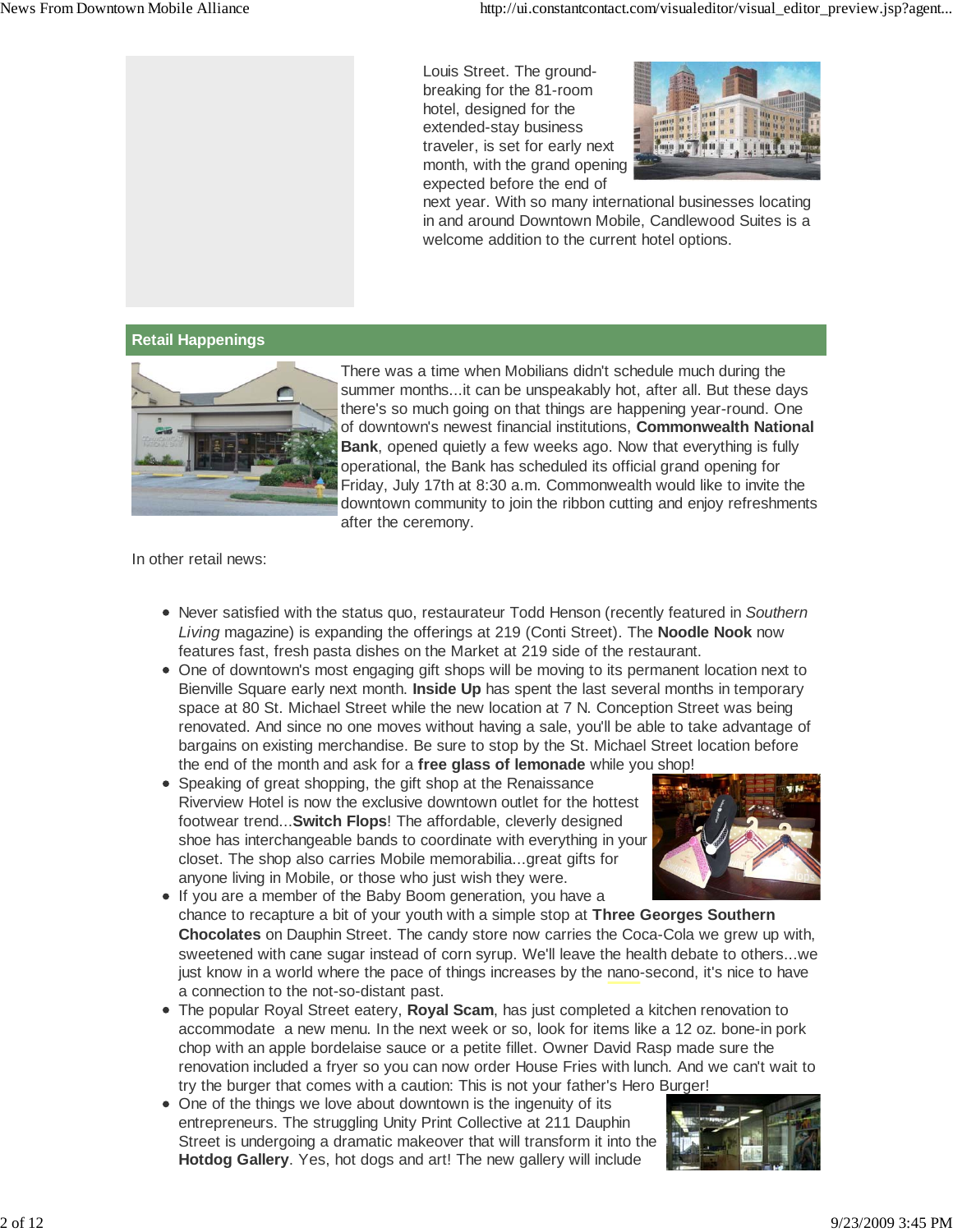pop art, games and hot dogs, both meat and vegan. Artwork and collectibles will be reviewed for consignment. Look for this delightful combination of art and food to open in the next week or two.



#### **Some upcoming live entertainment:**

- Soul Kitchen:
	- The Velcro Pygmies Friday, July 17
	- o Past Pluto Saturday, July 18
	- Hill Country Revue Friday, July 24
	- Once (Pearl Jam Tribute) and Nevermind (Nirvana Tribute) Saturday, July 25
	- Wes Jeans with Hallet Thursday, July 30
	- The Uglistick Friday, July 31
	- The Molly Ringwalds Saturday, August 1
- The Blind Mule:
	- Jerky & A Bridge to Burn Friday, July 17
	- o Clint Niosi & Deuce Copeland Saturday, July 18
	- Whiskey Comatose, The Ugly American & Pie Party Friday, July 24
	- o MobTowne Revival & Grow Saturday, July 25
	- 35 Point Week & Cathercist Saturday, August 1
	- o These Little Nothings & Hat Talk Friday, August 7
	- ...And the Lawyers & TBA Saturday, August 8
	- Star & Micey & TBA Saturday, August 15
- Alabama Music Box:
	- $\circ$  Do Androids Dream, Josephine Collective, News on the March Thursday, July 16
	- Eraser Eyes, Anchors, Parachute Musical, Super Happy Story Time Land, Apathy Ensues, DREAD - Friday, July 17
	- TKO Indie Dance Party, Michael Jackson Celebration Party Saturday, July 18
	- o Spies Like Us, Forever the Fallen, A Tragic Victory, When Amber Sleeps Sunday, July 19
	- Dignan, Seacolor, Mosquito Bandito, Amos & The Shoe, Hot Lobster Records -Tuesday, July 21
	- $\circ$  The Chariot, Before There Was Rosalyn, A Time Will Tell Wednesday, July 22
	- Estrogen Highs, The Slow Poisoner, Oicho Kabu Thursday, July 23
	- Fear Before, Oceana, Memphis May Fire, Of Machines, This Time Next Year Friday, July 24
	- Caspian Hat Dance, Hibachi Stranglers, Slippery Slopes Saturday, July 25
	- o Pterodactyl, Rose's Pawn Shop Monday, July 27
	- Two Man Gentle Band, Hot Lobster Rolls Tuesday, July 28
	- o Kills & Thrills, The Greenery, Omit the Silence, +1 Wednesday, July 29
	- o Pinehill Haints, CCUSA & the Hush Hush Revolution Thursday, July 30
	- El Cantador, It's Elephants, Oh Archipelago, Natalie Warner Friday, July 31
	- Lauderdale, Shotgun Lover, Big Shots Saturday, August 1
	- The Scenic, Socratic, Action Item, Muskrat Hannah Monday, August 3
	- o The Ropes Wednesday, August 5
	- o John Nolan (Taking Back Sunday, Straylight Run), O'Brother Friday, August 7
	- o Ashes of Scorn, His Nam Was Yesterday Friday, August 14
	- My Name Is John Michael & Nomadic Sun Saturday, August 15
	- Late Night Killers, Teenage Eyes, Circle Birds, Lindsay Rae Spurlock Sunday, August 16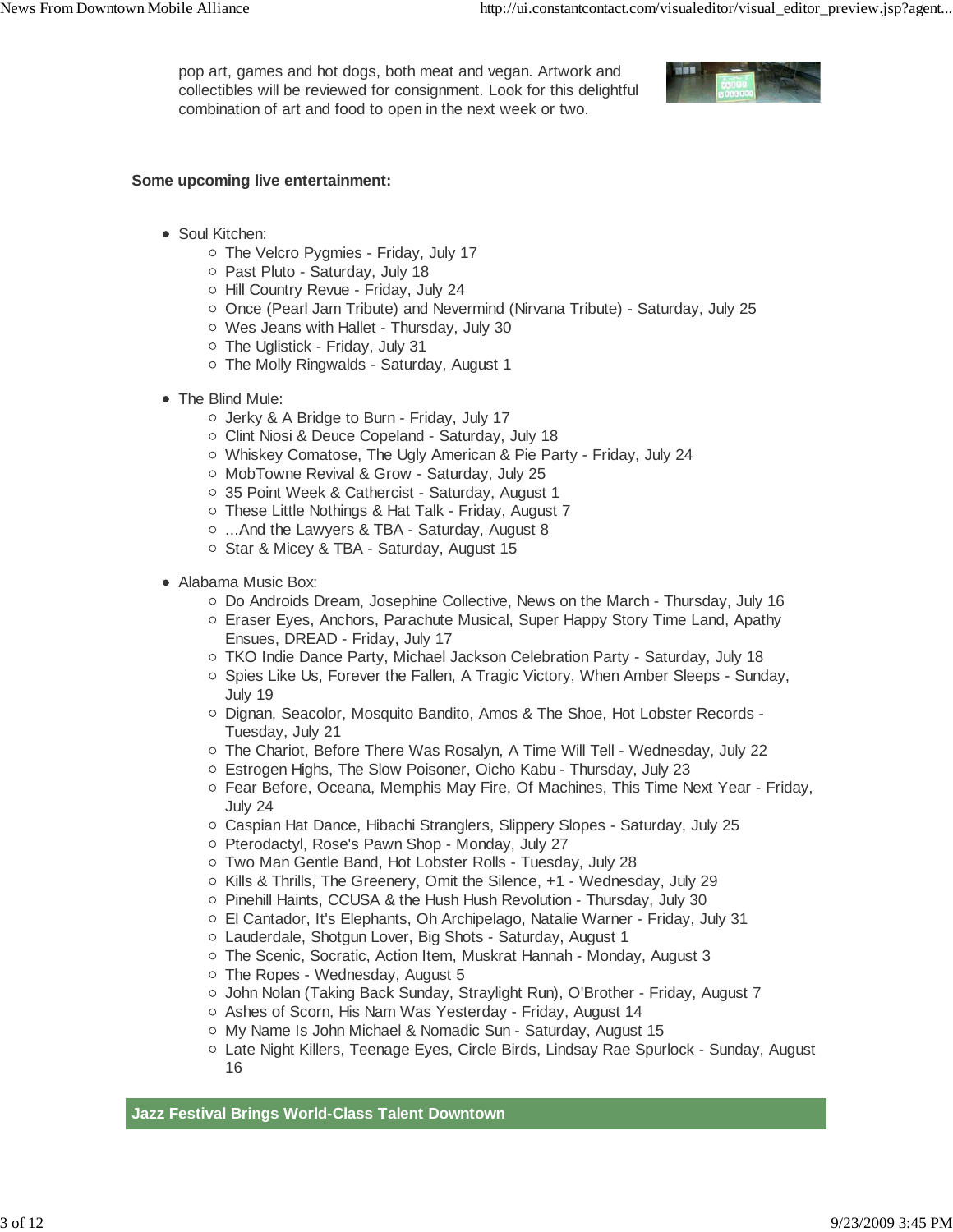

The **Gulf Coast Ethnic & Heritage Jazz Festival**, Inc. is making its 11th presentation of world-class jazz, from Friday, July 30th - Sunday, August 2nd. Founded in the belief that 'ethnic' means everybody and 'heritage' is not some fixed point in the past, the Gulf Coast Ethnic & Heritage Jazz Festival of 2009 seeks to present jazz through a declaration of its evolution.

Jazz is and is always becoming. At every turn, the Gulf Coast Ethnic & Heritage Jazz Festival provides a vibrant mix of entertainment and education. Admission to the jazz festival is free. The big public concert takes place in Bienville Square Saturday evening, but click on the link below for the full schedule and locations.

#### **Jazz Fest Information**

#### **BayFest Tickets Now Available**

With the best line-up in years, BayFest weekend passes are sure to be a hot ticket this summer. For just \$35, you can experience acts



for all musical tastes, including **Akon, Alan Jackson, 3 Doors Down, Gary Allan, T-Pain, Billy Currington, James Otto, The Steve Miller Band, Top of the Orange, Ne-Yo** and more!.

The 15th annual festival will fill stages throughout Downtown Mobile from October 2-4. The \$35 tickets, which can be purchased at www.bayfest.com, are good for the entire weekend. Purchase your tickets online now through September 1 and you'll be automatically entered to win a meet & greet with an artist of your choice! (Some rules apply.)

#### **BayFest**

## **Second Installment of "Look up Mobile" Coming Up!**



If you didn't participate in **Look Up Mobile!** last year, you missed one of the most fun and challenging events of 2008! Even if you did participate, but didn't win, you'll get another chance next month when the second annual **Look Up Mobile!** TM Photographic Landmark Hunt is launched. The event will raise money for the work of South Alabama CARES. Held in cooperation with the Mobile Arts Council, this fundraiser is a one-of-a-kind event that raised \$18,000 for AIDS/HIV Education and Services and created quite a buzz in the Mobile area last year.

Five local professional photographers have been selected to shoot a total of twenty-five artistic photographs of historic and/or recognizable locations throughout Mobile. These photographs will be printed in a high-quality booklet with color front and back covers that people will purchase as the entry form for the contest. The books will go on sale to the general public August 1st, and at a special preview event on July 23rd. All entries must be submitted no later than 12 noon, Saturday, September 12, 2009 to the Mobile Arts Council. A grand prize of \$2,500 will be given to the entrant who correctly describes all locations. See contest rules for more information.

#### Look Up Mobile!

**Annual Meeting Features Dr. David Bronner**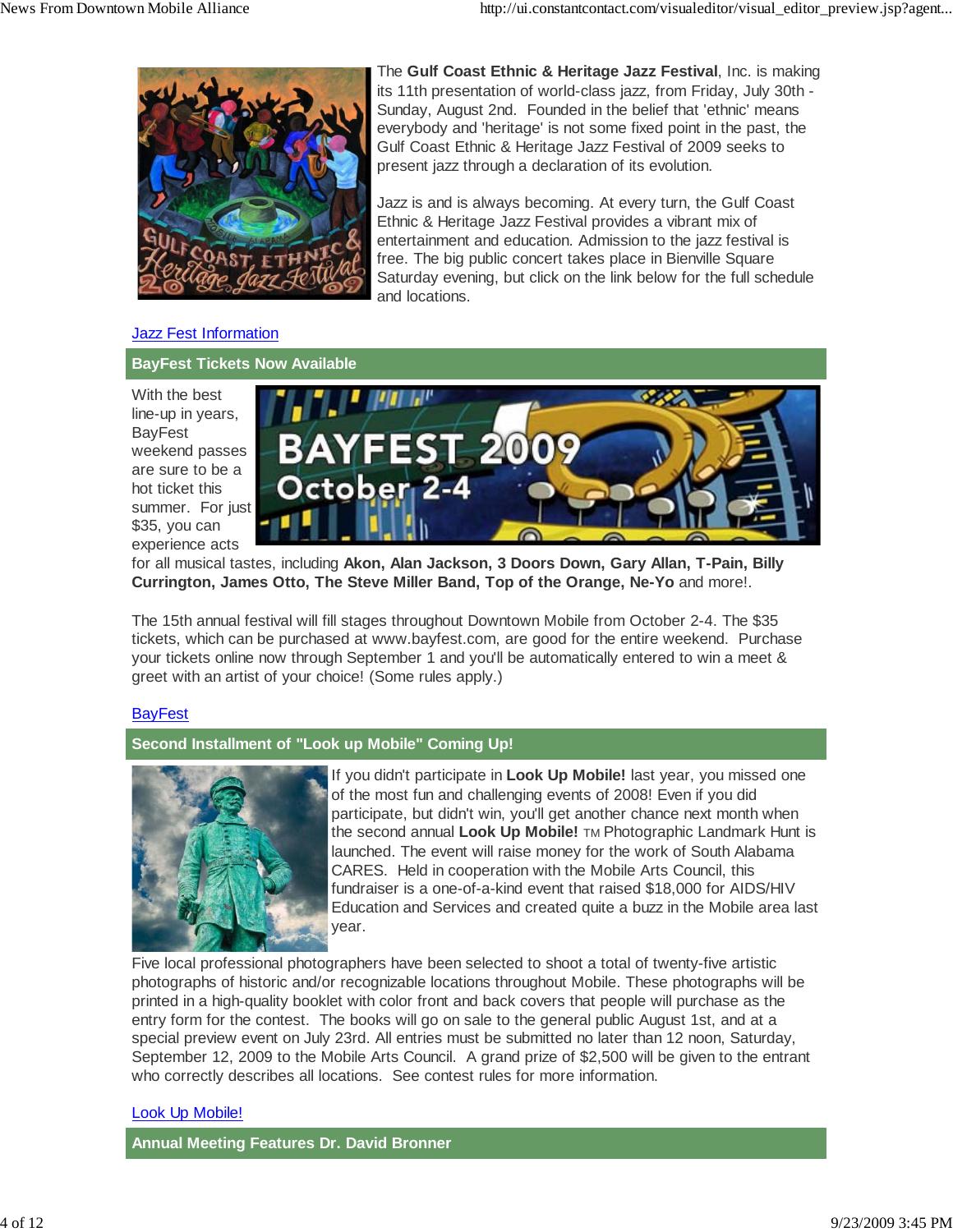The annual meeting of the Downtown Mobile District Management Corporation is scheduled for noon on September 2nd at the Battle House Hotel, with Dr. David Bronner, CEO of the Retirement Systems of Alabama as keynote speaker. Though table reservations are not yet being taken, we are accepting sponsorships for what is often a sold-out event. This is a wonderful opportunity to learn about upcoming plans for the Business Improvement District, not to mention the chance to hear first-hand what Dr. Bronner has in mind for Mobile.

The \$1000 sponsorship includes a premium table of 10 at the luncheon and publicity in all printed advertising and invitations. If you're interested in sponsorship, please contact Susan Daniels at sdaniels@downtownmobile.org or 251-434-8498. Many thanks to those who have already committed to making this event a success: the



**Alabama State Port Authority; AirWind Creative; The Battle House Hotel; Carnival Cruise Lines; Hand Arendall; Hargrove Engineers and Constructors; Jones Walker; Lyons, Pipes & Cook; The Miskin Group; Red Square Agency; Renaissance Riverview Hotel; John Toomey & Company; and Volkert & Associates.**

**Downtown Doings** Some events around Downtown Mobile

# *July Film Scramble Kick-Off* **Mobile Arts Council**

Thursday, July 16 at 6 p.m.

Meet to learn the rules of the July Film Scramble, sponsored by the South Alabama Film Festival, which will challenge filmmakers to produce promotional spots for the Festival in 72 hours. Filmmakers of all ages, with all levels of training and experience are invited to participate. Entry fee is \$10. Completed films will be screened and judged on Thursday, July 30 at 6 p.m. at the Ben May Main Library, Bernheim Hall.

South Alabama Film Festival





#### *Waltz With Bashir* **Mobile Public Library, Ben May Main Library** Thursday, July 16 at 7 p.m.

An Israeli film director interviews fellow veterans of the 1982 invasion of Lebanon to reconstruct his own memories of his term of service in that conflict. Languages for this film are Hebrew, German, English and Arabic. There will be English subtitles. The film runs 90 minutes and is Rated R for some disturbing images of atrocities and strong violence. Admission is free.

Mobile Public Library

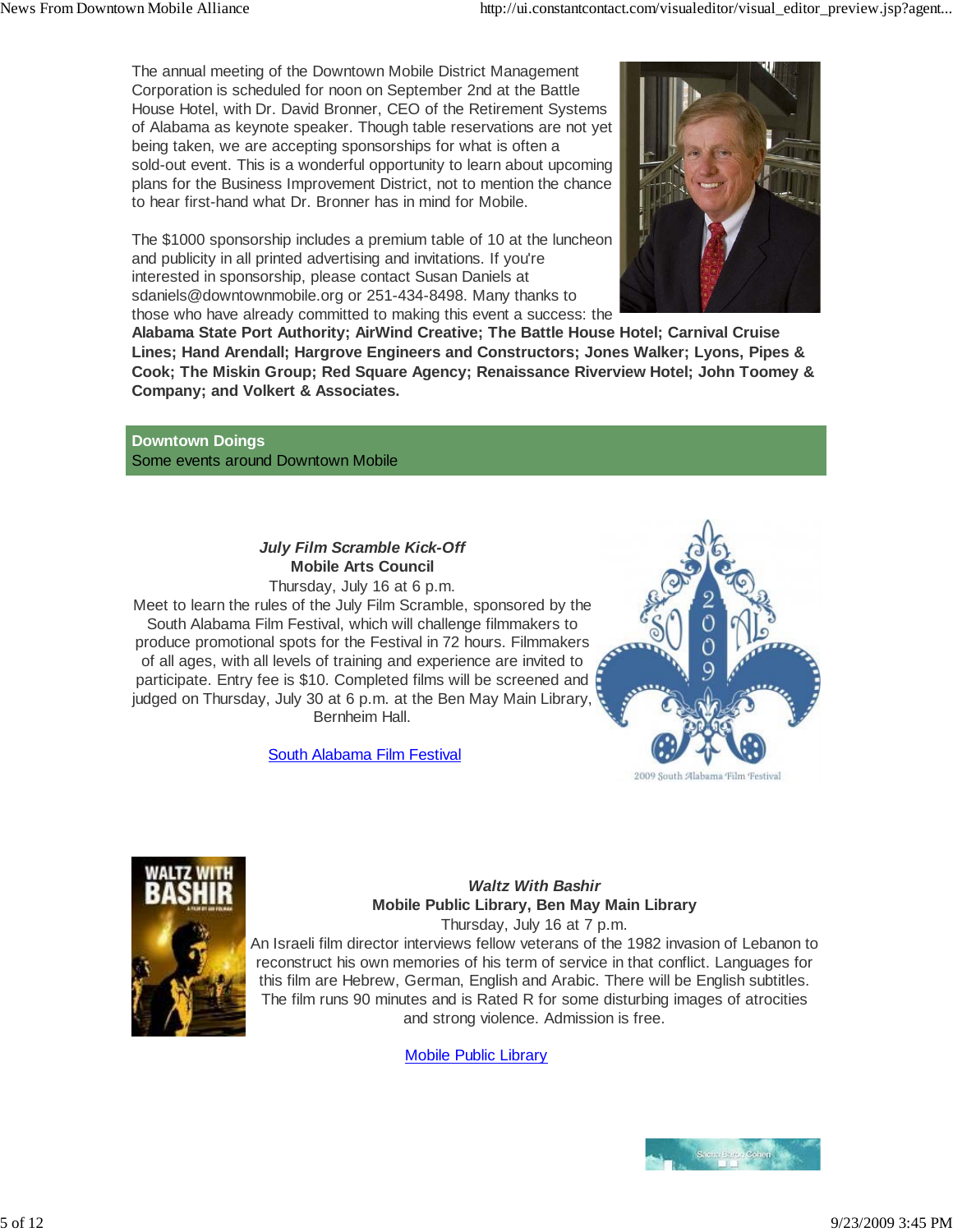*Bruno* **The Crescent Theater** Now through July 23

Borat trickster, Sacha Baron Cohen, returns to the big screen to offer yet another stinging dose of sociopolitical satire in this comedy that finds him assuming the persona of gay fashionmonger Bruno, the self-proclaimed "voice of Austrian youth TV". Originally conceived as part of Cohen's cult television series Da Ali G Show, the character Bruno offered a cleverly costumed Cohen the opportunity to highlight the absurdities of the fashion industry by interviewing unsuspecting fashion icons and other haute couture hangers-on.



**Crescent Theater** 



# *Red, White, Blue and Local Color Too* **Cathedral Square Gallery**

Now through July 31 Wildlife art in all media. The Gallery is open Tuesday - Saturday 11 a.m. - 5 p.m. and Sunday 11 - 3 p.m.

**Cathedral Square Gallery** 

## *No Seriously: Humor & Happiness In Contemporary Art* **Space 301**

Now through September 6

This exhibition is a collection of such fun and humorous works, as varied, as understated, as over-the-top, as the individual artists who created them. The jokes may be subtle, but they're in there; or, the comedy may be apparent while containing a very sober underlying moral. In any event, this exhibition takes a serious look at the lighter side of the human experience in the halcyon days of a Mobile summer leaving all the angst for the darker, colder, and more somber months ahead.

## Space 301





*Moment Of Solitude, Variations in Clay and the Art of Selling The Story* **Mobile Arts Council** Now through July 31 Paintings by Lisa Warren; current works in porcelain and stoneware by Susie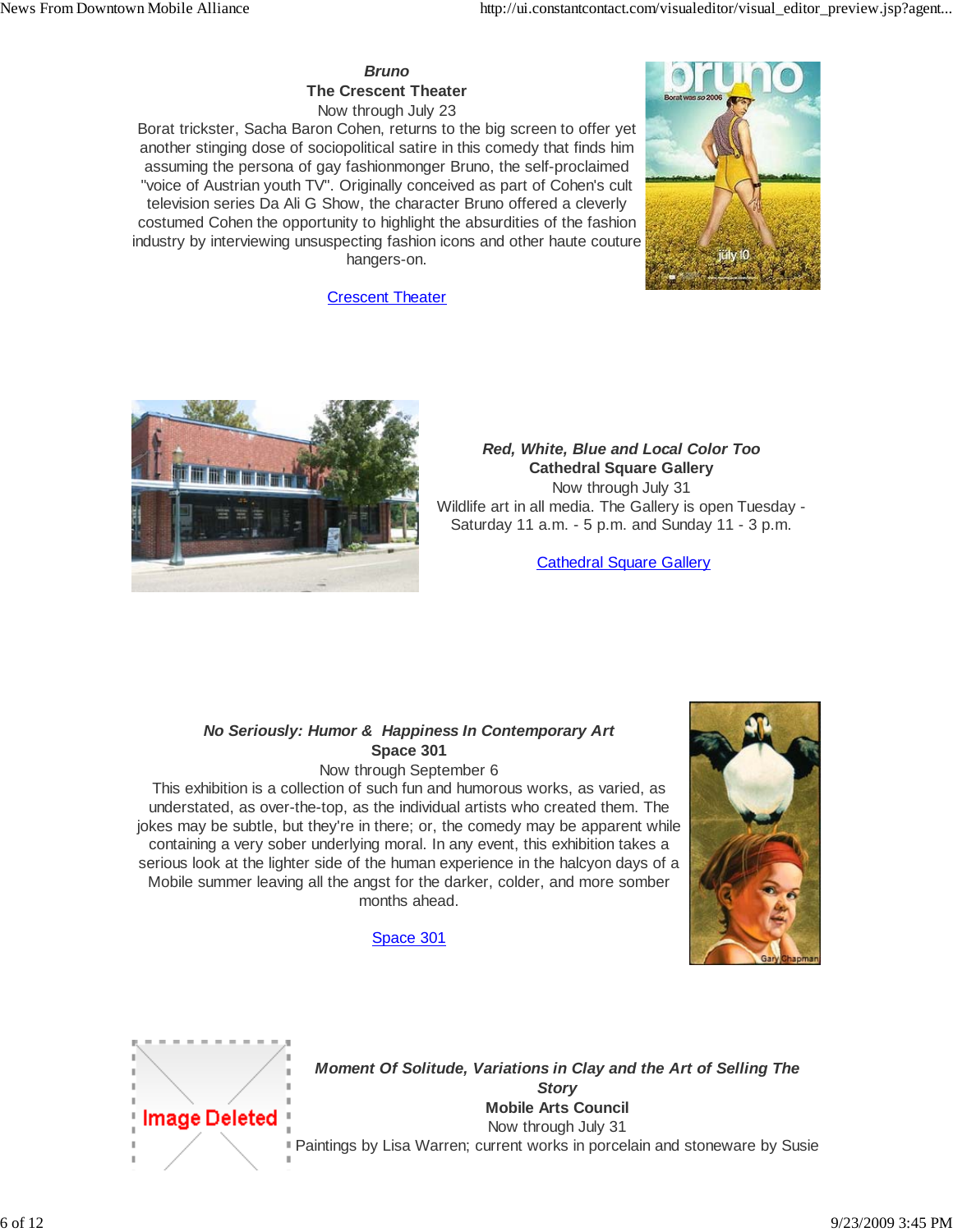

Bowman and Dave Truesdale. Photographs by Dan Anderson, featured as Lagniappe covers. Monday - Friday, 9 a.m. - 5 p.m., Saturday, 7:30 - 11 a.m. Free admission Mobile Arts Council

#### *Food Inc.* **The Crescent Theater** July 24 - 30

In Food, Inc., filmmaker Robert Kenner lifts the veil on our nation's food industry, exposing the highly mechanized underbelly that's been hidden from the American consumer with the consent of our government's regulatory agencies, USDA and FDA. The film maintains we have biggerbreasted chickens, the perfect pork chop, herbicide-resistant soybean seeds, even tomatoes that won't go bad, but we also have new strains of e coli--the harmful bacteria that causes illness for an estimated 73,000 Americans annually. The Friday and Saturday showings will include comments from local food producers who disagree with the film's premise.



**Crescent Theater** 



#### *A Woman's Touch: Figurative Sculptures* **Space 301**

Now through September 9 Organized by Cindy Phillip, "A Woman's Touch: Figurative Sculptures" is part of a continuing exhibition at Space 301. This exhibition of figurative work features local female artists Bertice McPherson, Georgia Godwin, Barbara Casey and Lynn Warwick.

Space 301

#### *Murder On The Carnivore Cruise Ship* **Mobile Carnival Museum**

Saturday, July 18

Good evening ladies and gentlemen. Before we have had the chance to welcome you to the maiden voyage of the Carnivore Line's newest ship, the Titanium, we are very sad to say that just as you were beginning to enjoy all of the amenities our state-of-the-art ship has to offer, including aroundthe-clock entertainment by the one and only, Dwayne Newt, lounge singer extraordinaire, someone unexpectedly has shown up dead. It looks like we will have to call in ship security (or maybe YOU can help us get to the bottom of the matter) to figure out.....WHO DUNNIT!!!

Mobile Mystery Dinners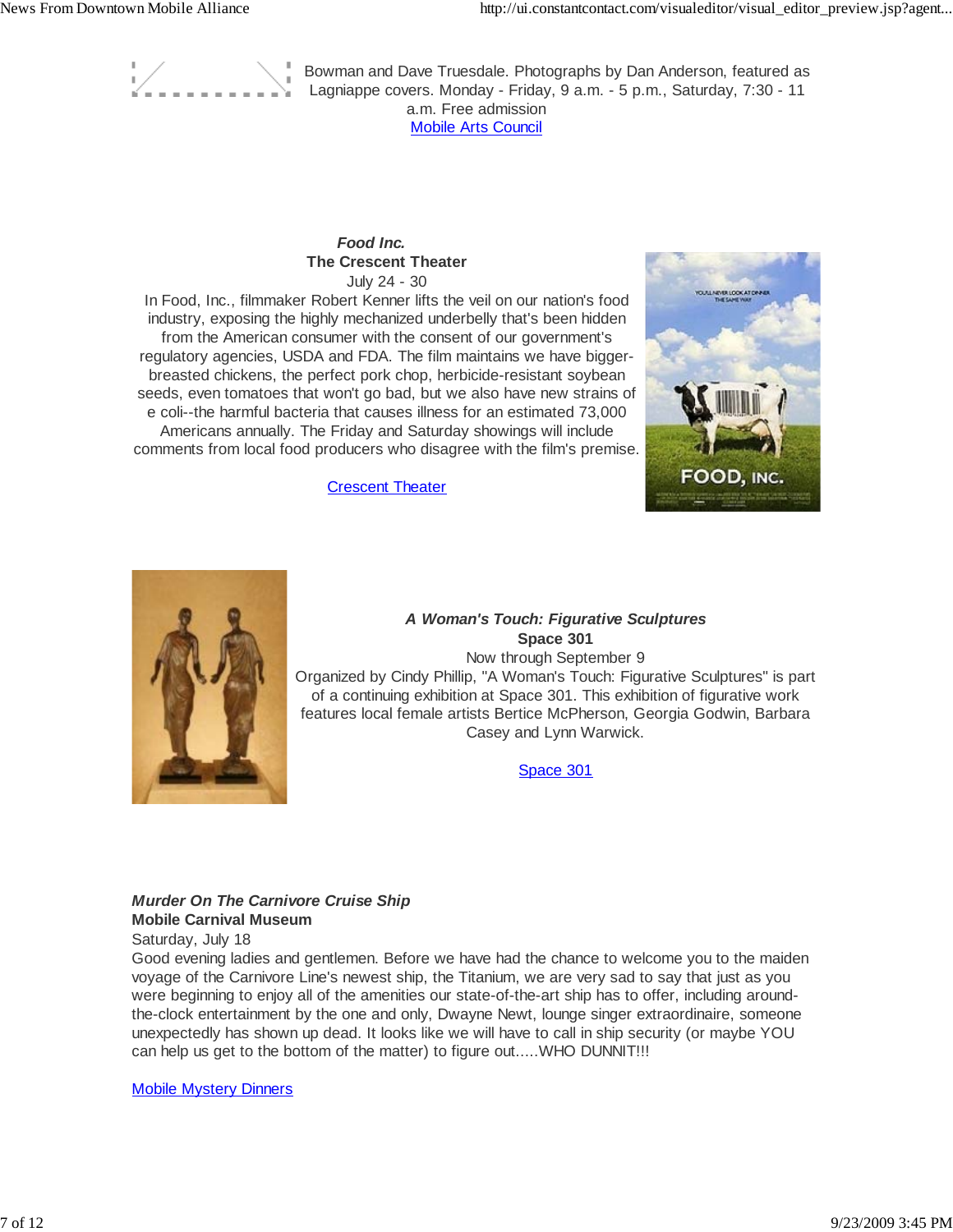

*Market on the Square* **Cathedral Square** Saturday, July 18 and 25 Locally grown produce, seafood, beef, honeys, breads, pastas, cheeses, plants, handcrafted goods for kitchen and home; live music; games and other activities. Presented by the City of Mobile's Neighborhood & Community Services. From 7:30 a.m. to 11 a.m.

Neighborhood & Community Services

# *Art For Appreciation's Sake: Part Two* **Mobile Arts Council**

Saturday, July 18 at 2 p.m. A three-part, weekly series to help art novices and life-long learners get more out of their museum and travel experiences; attendance at all three tours is encouraged but not necessary. Led by docent and 2009 Heart of Gold Merit Award winner Gail Z. McCain. Admission: adults/\$10; seniors & military/\$8; students/\$6.



Mobile Arts Council



# *Wonderful Wednesdays: Christmas in July* **Bellingrath Gardens & Home**

Wednesday, July 22 at 10:30 a.m. Tour the "Magic Christmas in Lights" workshop and purchase holiday merchandise in the gift shop. Admission: members/ free; nonmembers: adults/ \$11; children 5 - 12/ \$6 (includes garden admission) Reservations are requested.

**Bellingrath Gardens** 

# *Brideshead Revisited* **Ben May Main Library**

Thursday, July 23 at 7 p.m. In this provocative and suspenseful drama set in the pre-WWII era, Captain Charles Ryder is stationed at Brideshead Castle where he becomes entranced with the noble Marchmain family. The rise and fall of Charles' infatuations reflect the decline of a decadent era in England between the wars. The film runs 100 minutes and is rated PG-13. Admission is free.

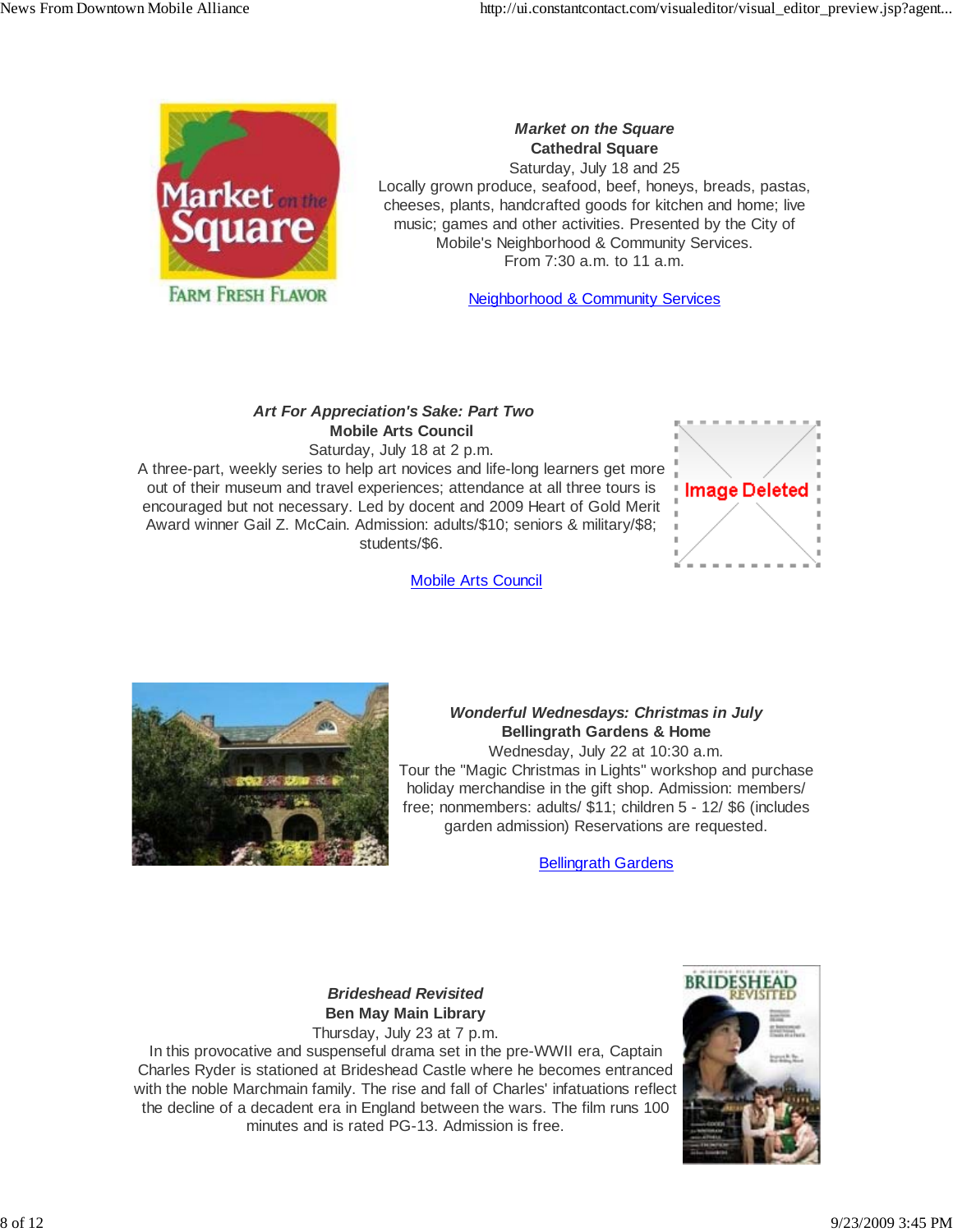#### Mobile Public Library



*Monster Jam Freestyle Mania* **Mobile Civic Center**

July 24 and 25 at 7:30 p.m. U.S. Hot Rod Association Presents Monster Jam Freestyle Mania! Don't miss your chance to see 8 Monster Trucks, including Grave Digger, King Krunch, El Matador, Instigator, and Bad News, and more! Audience members will also experience Freestyle Motorcross, Freestyle Quads, Freestyle Superbikes, and Freestyle BMX! All seats are \$20. Seats are \$2 more on day of show. Subject to service and facility fees. Tickets are on sale now.

Monster Jam

#### *Big Man Japan* **The Crescent Theater** July 31 - August 6

A middle-aged slacker living in a rundown, graffiti-ridden slum, Daisato's job involves being shocked by bolts of electricity that transform him into a stocky, stick-wielding giant several stories high who is entrusted with defending Japan from a host of bizarre monsters. A wickedly deadpan spin on the giant Japanese superhero, Big Man Japan is an outrageous portrait of a pathetic but truly unique hero. Showtimes: 6:00 (\$7) and 8:30 (\$9).

Crescent Theater





*Wonderful Wednesdays: "It's A Small World:" Close Up Photography* **Bellingrath Gardens & Home** Wednesday, July 29 at 10 a.m. Lecture and photography session led by Jim McKinley and Bill Barrick. Bring your camera. Admission: members/ free; nonmembers: adults/ \$11; children 5 - 12/ \$6 (includes garden admission) Reservations are requested.

Bellingrath Gardens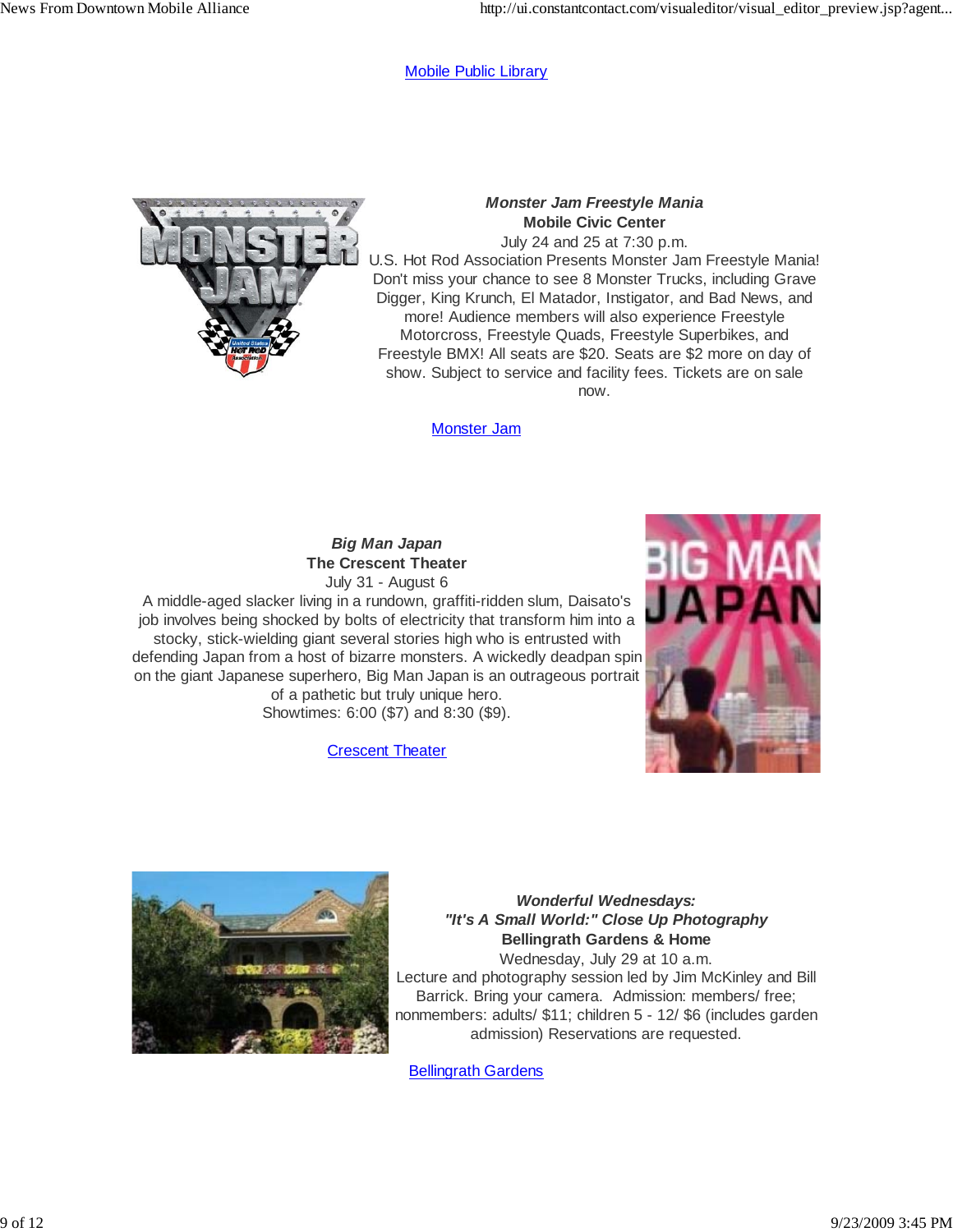*Interpretations of Nature*

**Robertson Gallery**

July 30 - August 13 Featuring Lisa Johnston; also new works by Brad Robertson. Gallery hours: Tuesday - Saturday, 11 a.m. - 5 p.m.

Robertson Gallery

*B Is For Bride Bridal Show* **Saenger Theatre** Sunday, August 2 at 1 p.m. Tickets are \$5 per person and only available at the door. Gift bags will be for the brides provided by GetMarried.com. Many vendors will be there to answer questions.

Saenger Theatre





*Through A Child's Eye* **Cathedral Square Gallery** August 2 - 31 Fantasy art, portraits and more, appropriate for childrens' spaces. Gallery hours: Tuesday - Saturday, 11 a.m. - 5 p.m.and Sunday, 11 - 3 p.m.

Cathedral Square Gallery

*Works by Sam Maisel , Collages by Ryan Jetten and Drawings by Heather Duffy* **Mobile Arts Council** August 5 - 28

Mobile Arts Council





*Moon* **The Crescent Theater** August 7 - 13 It is the near future. Astronaut Sam Bell is living on the far side of the moon, completing a three-year contract with Lunar Industries to mine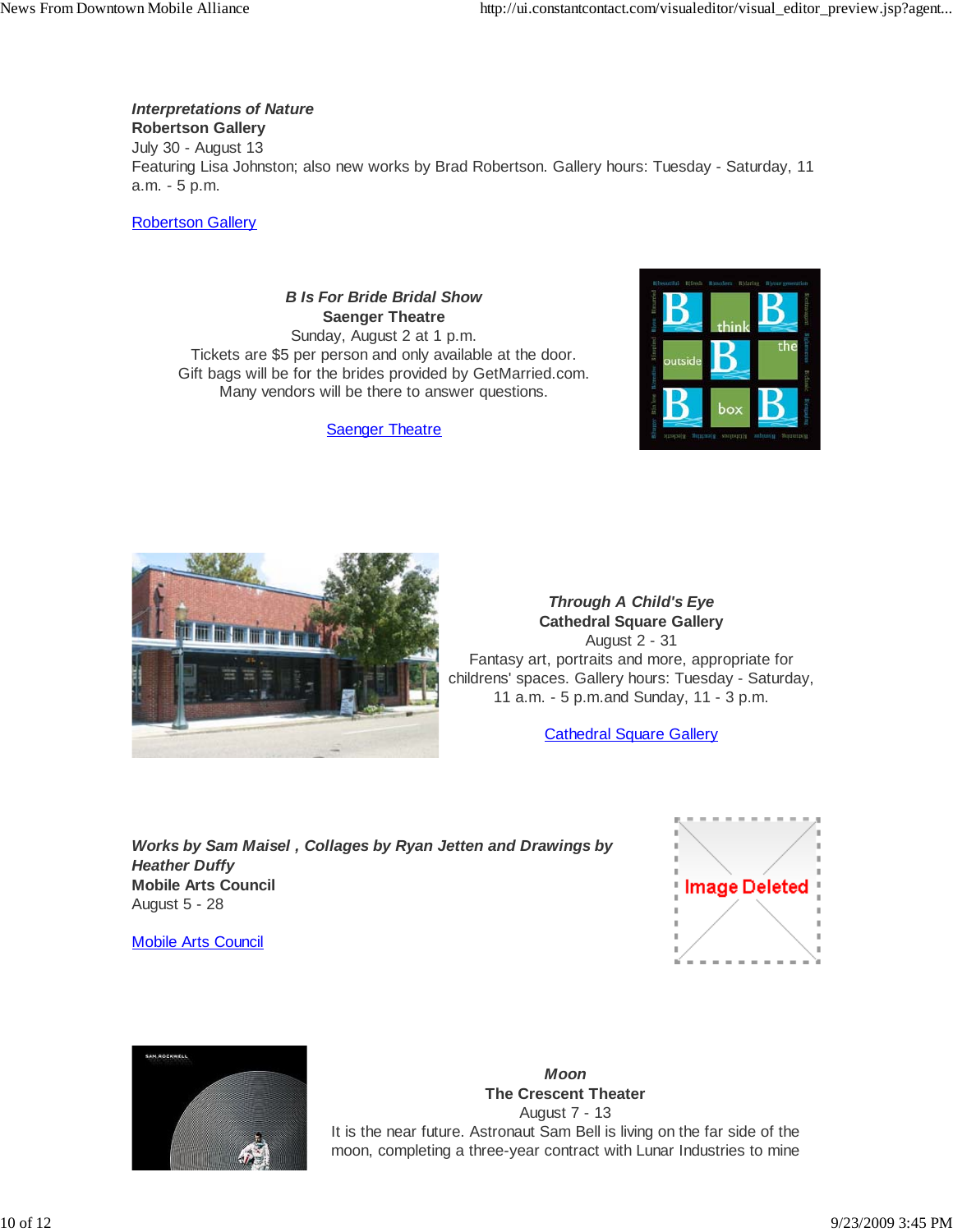

Earth's primary source of energy, Helium-3. It is a lonely job, made harder by a broken satellite that allows no live communications home. Thankfully, his time on the moon is nearly over, and Sam will be reunited with his family in only a few short weeks. Suddenly, Sam's health starts to deteriorate. After returning to the base, Sam realizes that he is fighting the clock to discover what's going on where he fits into company plans.

Crescent Theater

## *Saenger Summer Classic Film Series "Gone With The WInd"* **Saenger Theatre**

Sunday, August 9 at 3 p.m.

Based on Margaret Mitchell's novel, Gone With The Wind has come to be recognized as exemplary of all that Hollywood embodied during the '30s. It explores a passionate romance, the adventure and spectacle of the Civil War, and a great deal of legendary American South. Winner of 8 Academy Awards including Best Picture and Best Actress (Vivien Leigh). Tickets are \$6 for adults and \$3 for seniors (60+) and Children (12 and under). Tickets are sold at the door.



**Saenger Theatre** 

# *The Cat's Meow - and The Dog's Bow Wow* **Cathedral Square Gallery**

August 13 - November 29

Featuring works of art representing our beloved pet friends. The reception on August 13 includes a pet adoption, collection of food, toys, and donations for SPCA; entertainment; appetizers; wine tasting from 5:30 - 8:30 p.m.The gallery is open Tuesday - Saturday 11 a.m. - 5 p.m. and Sunday, 11 - 3 p.m.

.



# *Saenger Summer Classic Film Series "Show Boat"* **Saenger Theatre**

Sunday, August 16 at 3 p.m. Tickets are \$6 for adults and \$3 for seniors (60+) and children (12 and under). Tickets will be sold at the door.

Saenger Theatre

For a complete list of events